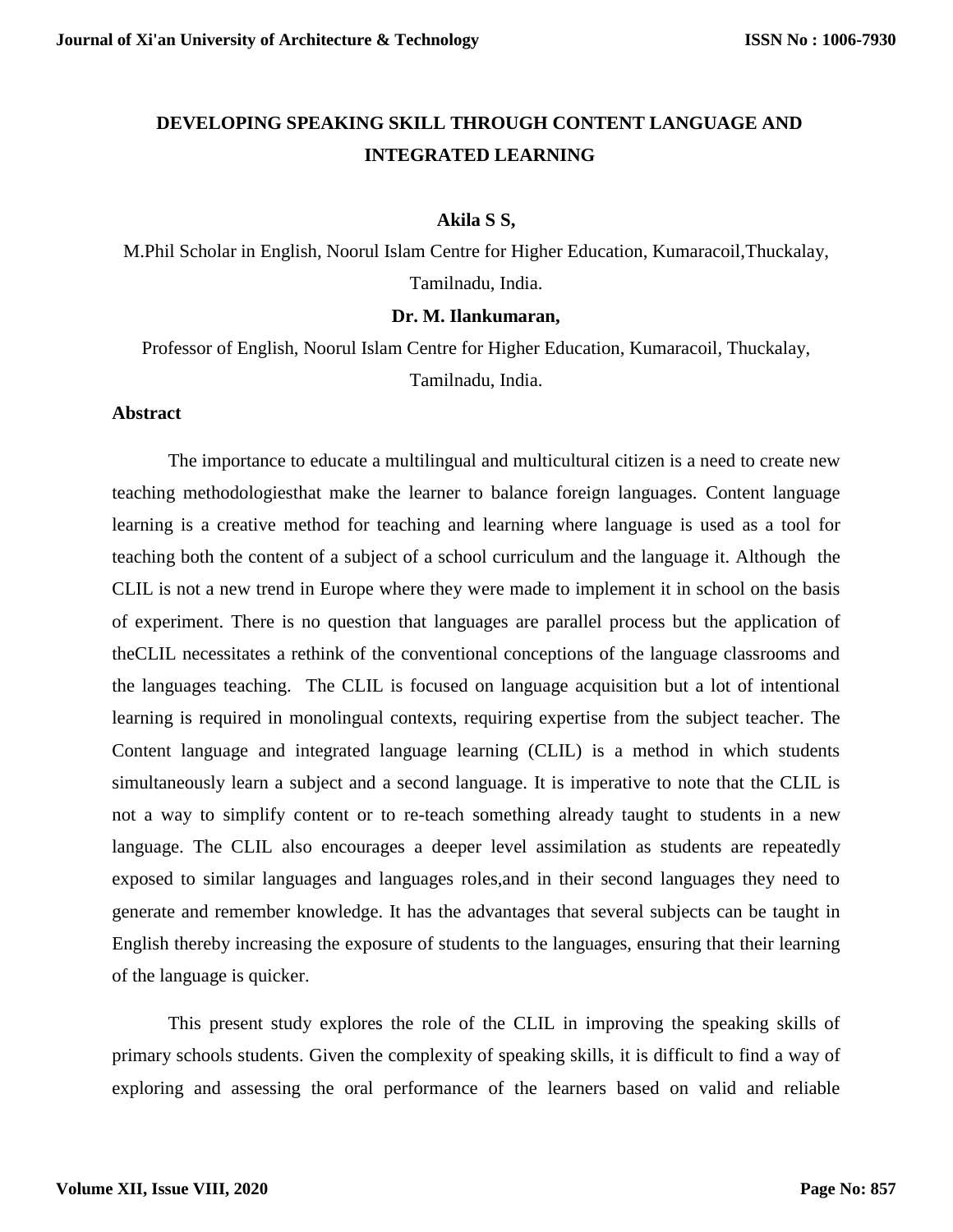parameters. Therefore, both quantitative and qualitative research methods are used to provide evidence for the study and interpretation of the findings. The assessment criteria of the speaking tests of the national certificate of competence in foreign languages were applied.

**Keywords**: Primary Education, Speaking, Communication skills, TeachingEnglish as a Second Language.

#### **Introduction**

Teaching English as a foreign language is primarily taught to the students in different ways. English as a foreign language is taught to people who have moved from their own countries to another country where the English is a speaking language. The instructor will pass a written and oral examination in English to demonstrate or improve the abilities of the learners to teach English as a second language to the English learner. This can lead to confusion about their training options for students and employers alike. It is important to take a look beyond this name at the components of the training program because there is no global standard for training English language teachers. An individual who wants a career has invest in a certification or degree program that is accepted by university students particularly if one wants to work in higher education. In order to determine whether an applicant has adequate experience to start teaching English, the employers are now looking for a certificate representing at least 100 hours of teaching.

Since the invention of computers and the internet, the entire planet has become a village. For many things, people often go from one location to another. It makes it easier to understand other countries culture. For this reason, a second language is needed. English is the tool by which many things in the world can be learned. So learning English allows people to take advantage of different opportunities, which can contrive individually in the community. Although learning English offers opportunities for work and travel, it means that one personally findsthem. Studying other culture helps to understand and appreciate the society. English as a second language can therefore offers social and personal benefits. The second language learners have some special difficulties. An artificial method in the Indian sense is to learn English as a second language. The same applies to the mother language that is quite obviously taught. The progress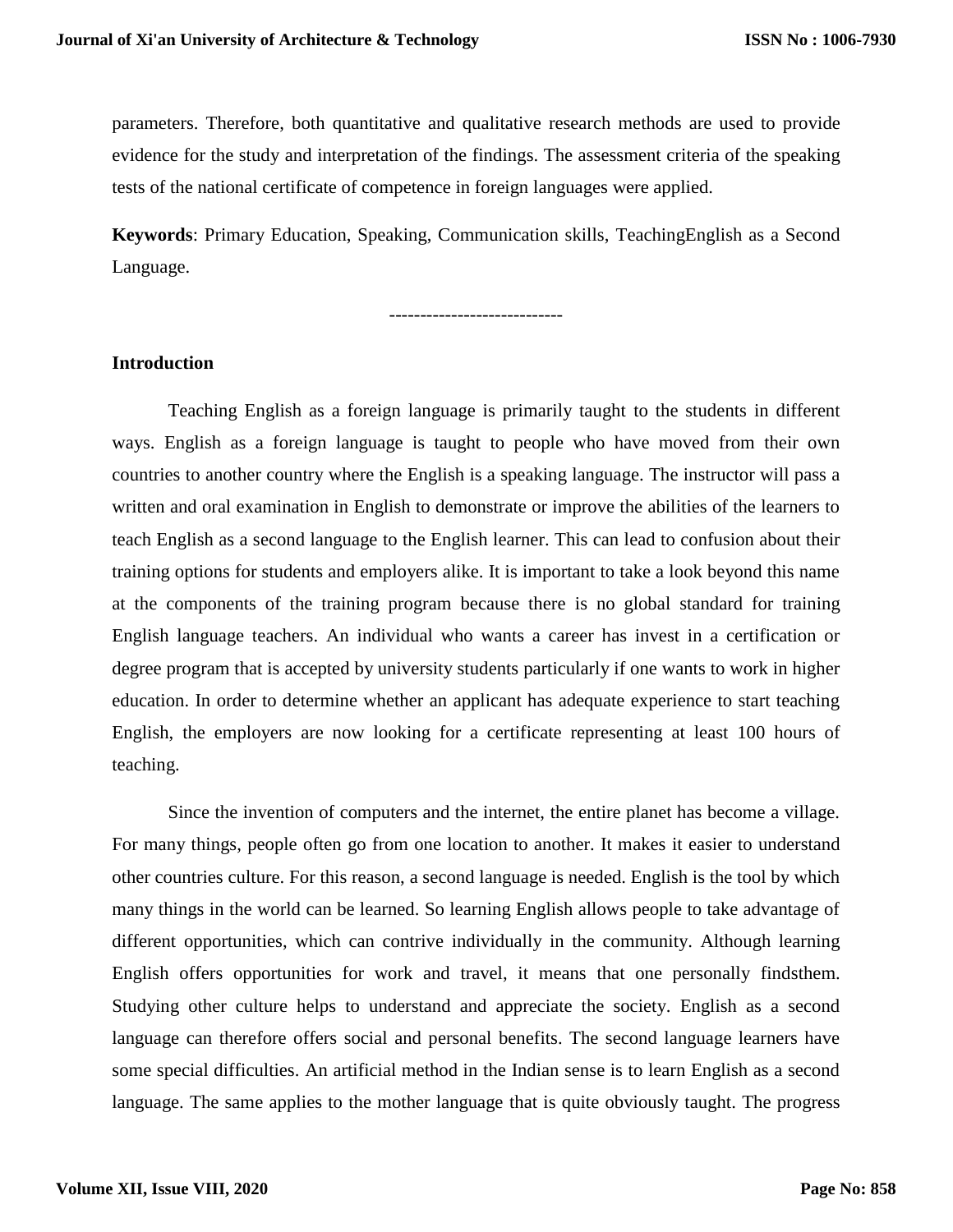of the teaching English to speakers of other languages profession was made during the 1970s and 80s in achieving desired goals such as shifting its focus from product oriented teaching to process oriented teaching and from a rigid curriculum to a more flexible one. The social situation leads to children learning their mother tongue. Mother tongue is strongly urged. One is always surrounded by one's mother tongue and does not interfere with language learning. The target number of teachers is one's interest. There are no gaps in the way language is forgotten. The second language has different options for learning English.

Teaching English became a professional and academic half centuries ago. Many researchers and teachers try to raise themselves as English teachers for effective teaching that takes pace as a like teaching as a foreign language. Being an English teacher makes one more confident and be able to gain all appropriates of teaching and stands in front of the students. Basically, the teaching of Second language is used in migrant's countries.

Although the learners whose English is not a native language, they learn English for their immigration. The term English as a second language cannot be applied if the learners considered English as the third language instead of second language. English language teaching refers to an activity for the speakers who are non native speakers. Reading aloud in front of the students assists them in learning the basic rule for understanding the process of reading. When the teacher reads aloud in front of the students,they are able to attain the correct pronunciation of the words in English.

The term Communicative Language Teaching is about, learning to attain the ultimate goals of learning communicative language. Teaching is more important for improving speaking, writing, listening and reading skills. Focusing on communicative language among the students keeps them more focused on learning.

#### **English Language Teaching**

English as a second language for beginners is a challenging task. The teacher has to search whether the students have a skill to learn the English language. The teacher needs to have knowledge of teaching English as a second language or the teachers do not easily teach English. First, one has to start with the alphabet and small sentence for the beginners. The teacher should start with the sentence using the flash card with a word or picture that begins with the alphabet to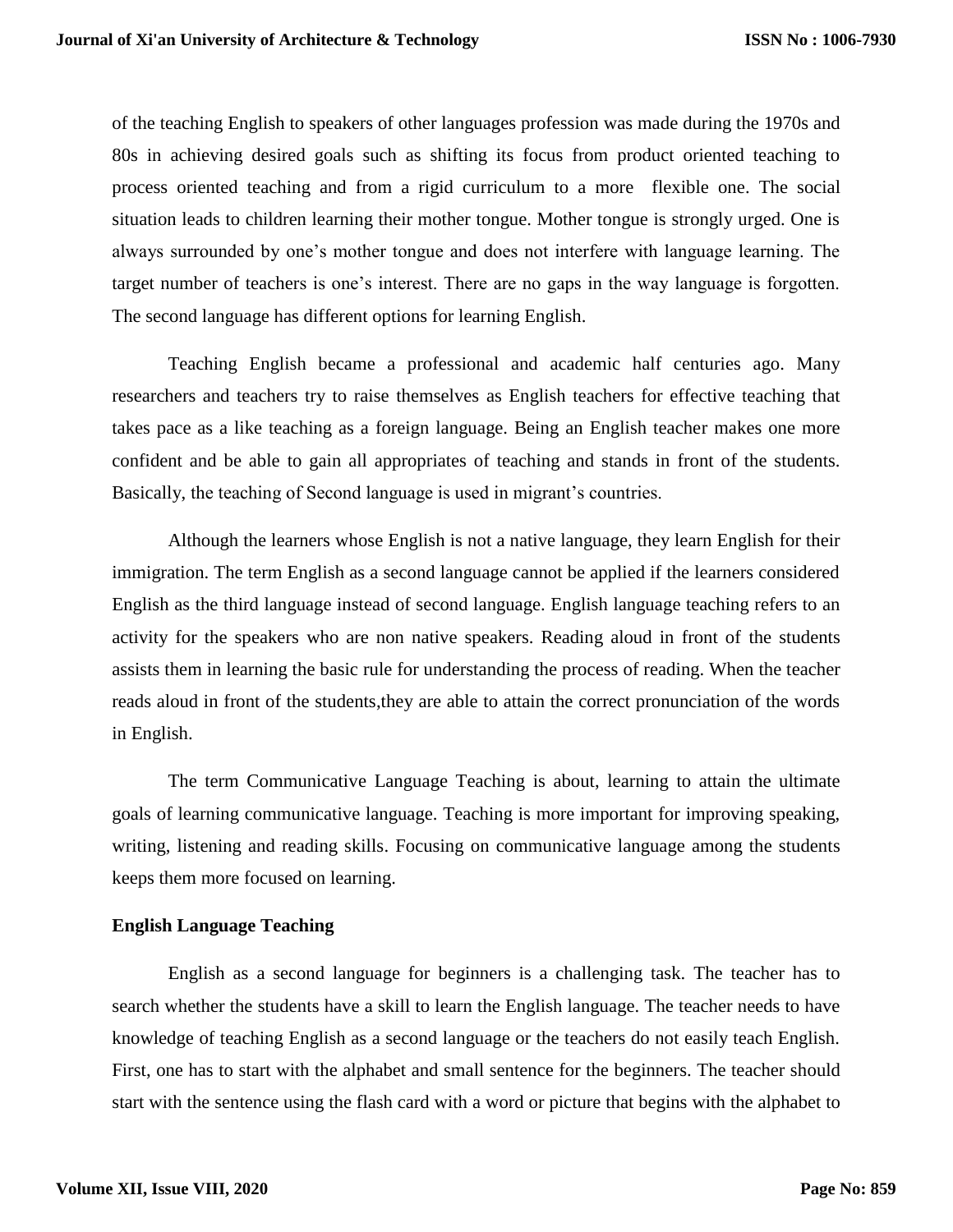improve the students learning. Teacher has to face various obstacles both inside and outside the classroom. Central among them are the limited opportunities the learners have to practice the language in the classroom. In the primary classroom, the only opportunity for the learners to use English is limited to the 35 minutes lesson per day therefore these learners do not have enough opportunity to practice English in the classroom while studying other subjects by going from one language to the other. Teachers of other subjects continue to change the language of instruction from English to mother tongue either because they are incompetent in English or to make the subject matter understood by the learners. A teacher has to face many problems. The teacher must take into the students social and cultural differences, their educational background the question of maintaining discipline in the classroom.

Video recording gives a better insight for their performance, as they can also tack non verbal questions, eye contact, facial expression, expression, and body movement. The world has become a global village at present. The world's developing nations apply primary importance to their methods of schooling and teaching in order to attain the targets they set for themselves. Using flashcards will help with lesson activities. Teachers can teach students to practice vocabulary for games or to add keywords as well as drilling and pronunciation.

#### **Scope for Communication Skills**

Good reading, writing, speaking and listening skills are essential to the workplace. Good communication helps to communicate and share ideas. Communication is the method of sharing information between two people or group of individuals for understanding and confidence. It involves the sharing of information from the sender to receiver. The receiver must know the correct meaning and the message of information.Communication is the transfer of knowledge from one person to another whether or not it leads to trust. The information exchanged must be understandable to the receiver. Communication is an instrument with which the influence on others are exerted to bring about change in the attitudes of people and other, inspires the people, and build and maintain relationship with them. Communication skill is an important part of the active life and a social activity. The scope of communication skills is wide and pervasive. Some scope of communication skills are given as follows: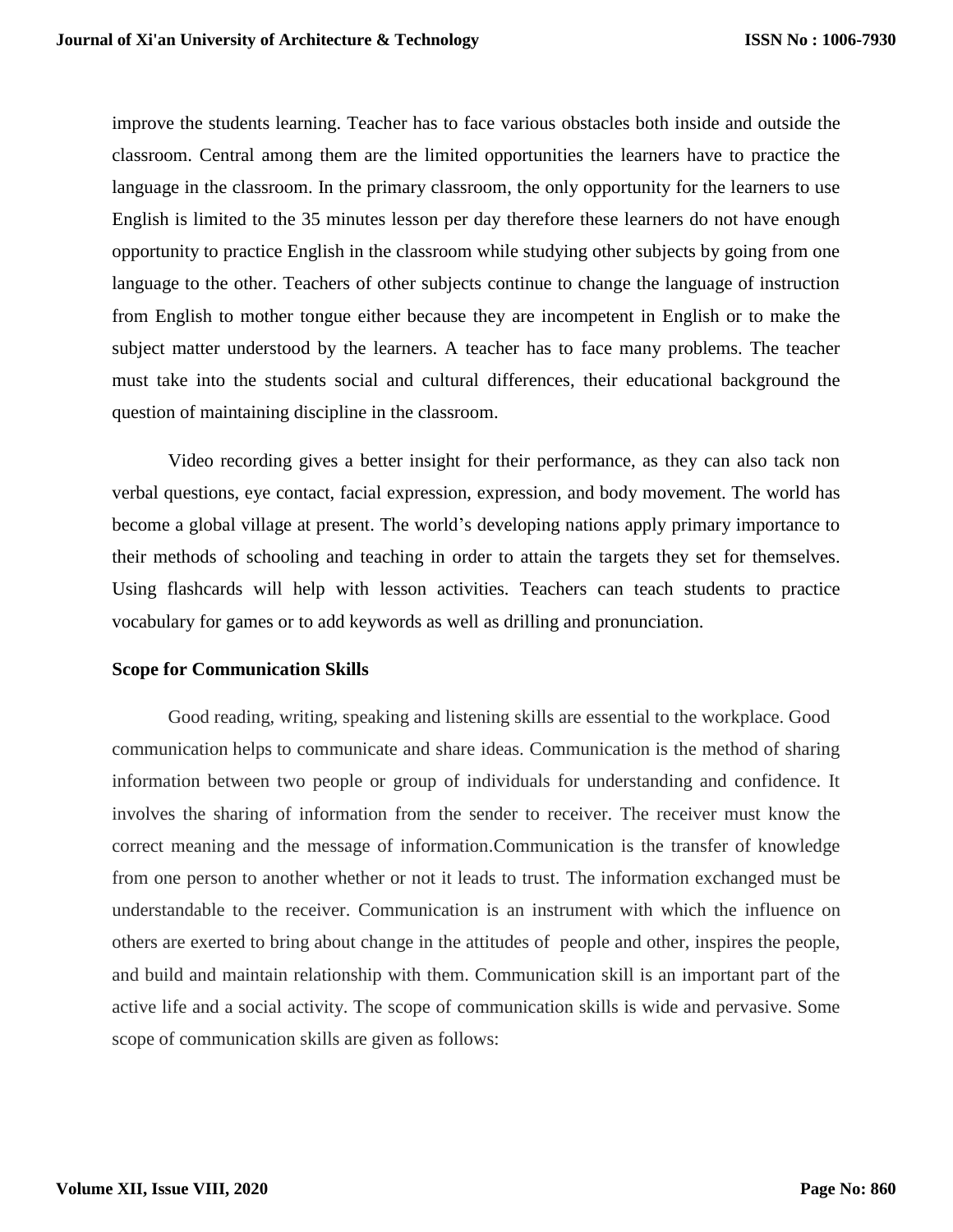## **1. Communication in Personal Life**

Communication skill plays an important role in the day to day affairs of human beings. Communication plays a vital role in the day to day life. No one can easily live without communicate with others. It is most important in the life.

## **2. Communication in Social Life**

Human beings are social beings. Everyone in society is interrelated. Business contact has played a vital part in this human social independence. Communication helps the people to share joys and sorrows. People need to develop social dependence within social life.

#### **3.Communication in Business**

In this modern age, one cannot thinka world without communication skills. Communication skill relates directly to the production of goods and services for the purchase and sale of warehousing distribution and the business activities.

# **4.Motivational Functions**

The importance of communication skills in teaching, the social aspects, the advancement of knowledge and the importance of interpersonal relationship with students in the fields of emotional development.

# **Speaking Skills**

Speaking is the most important complex skill. It is unique to every human being. .Speaking is the exchanging of language through the mouth. To speak several parts of body are used to construct sounds including the lungs, vocaltract, vocal cords, tongue, teeth and lips. The speaking among the other skills is considered to be the important one. The speaking skills are the skills providing the ability to communicate effectively.

#### **Importance of Speaking Skills than other Skills**

The four language competencies of listening, speaking, reading and writing are all interrelated. To become a well rounded communicator, the speaking skills areimportant. The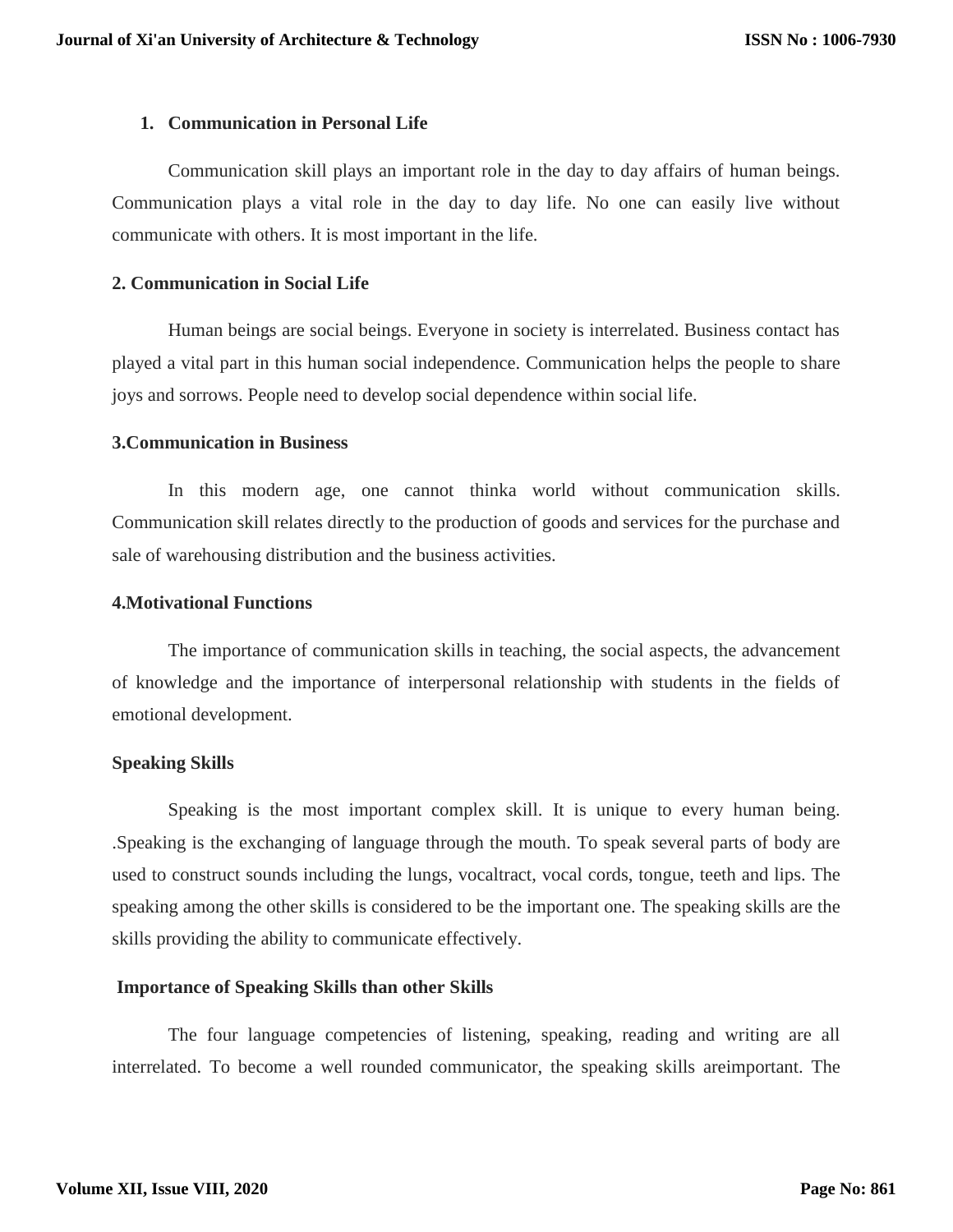ability to speak a word together in a meaningful way to reflects ideas, opinions, and feeling provides speaker with theses the important advantages.

## 1.**Ability to Inform, Persuade and Direct**

Business managers, educators, military boarder, lawyers and politicians among others are trying to improve their speaking skills to such adegree that they become master communicators. Speaking clearly andconfidently will capture an audience attention providing the speaker with the golden opportunity to convey the message.

#### **2. Ability to Stand out from the Rest**

When one thinks about speaking abilities one tends to think of it as a common skills. The ability to stand up and speak clearly before others is not an ordinary skill. Some people are afraid to speak in public. Others have no ability to form thought into sentence and then conveythose wordsin a credible way.

## 3. **Ability to Benefit Derivatively**

Well established verbal skills can improve one's negotiation abilities. Self confidence is improved. A growing sense of easecomes from speaking to a wider and wider audience. A reputation for speech quality can accumulate overtime thus giving the speaker some credibility.

#### 4**. Career Enhancement**

Employers have always valued good speaking ability. It is an important skill. Speaking skills are important for successful carreer but certainly not limited to the professional ambition of one.

#### **Developing Speaking Skills**

The following are the waysto develop speaking skills

- 1. Among the four skills, the speaking skills are taught and learn quickly. The teacher makes the effort to make the children to speak in front of other students.
- 2. Speaking skills are the best way to introduce other skills. It is a natural way for students to learn a foreign language.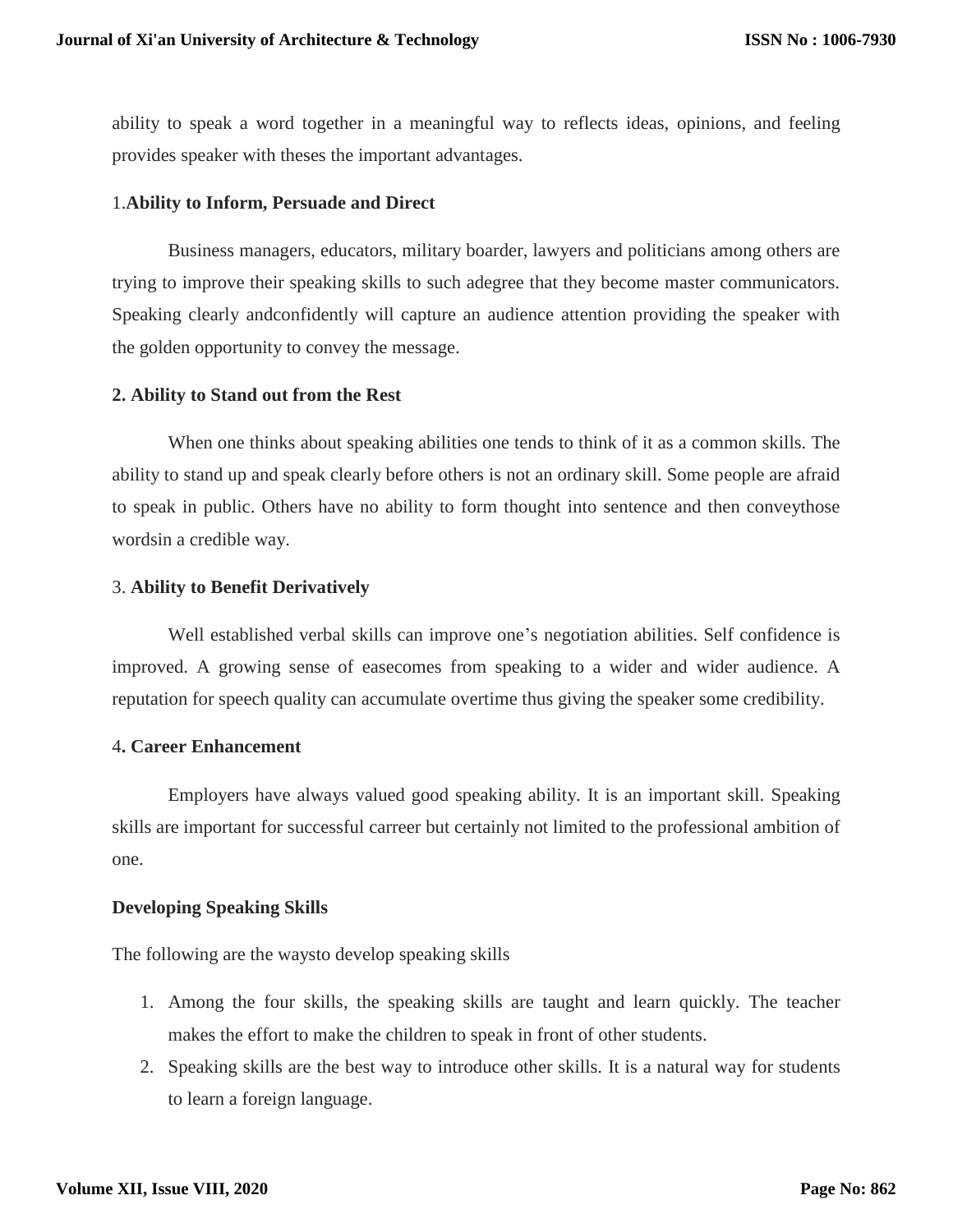3. Speaking skills or communication skills are more important. Then only the learners acquires a lot of opportunity to learn the other languages.

# **Significance of Content and Language Integrated Learning**

Content language and integrated learning prepares students for the globalized world. It also prepares students to learn foreign languages. The CLIL has become an important approach that can provide a solution to inadequacy of the two main instructional objectives: content learning and language skills. It has gained popularity in a globalized age.

## **Definition of CLIL**

- 1. "CLIL students are consistent in exceeding their non CLIL peers in listening and reading comprehension, fluency and vocabulary, but less often in terms of grammar accuracy and complexity in written and spoken languages.
- 2. "CLIL provides learners with a richer, more naturalistic settings that improves, language acquisition and learning and thus contributes to a higher level of knowledge among learners of all abilities".(Lyster, 2007).

#### **Relevance of CLIL in Modern Days**

Technology changed everything the way for the interaction and thebehavior. An new invention of website 2.0 has changed in educational system also. It helps to acquire knowledge through online open course and social network sites are used as both formal and informal educational contexts. According to Warschauer, "the digital divide implies that a significant number of people are socially excluded from the access to the opportunity provided by the interconnection of the globalized world". (Warshauer,315-330). The CLIL becomes an creative method that makes a new trends to in the fields of teaching English. Nowadays, new text books are created based on the CLIL lessons. They give the teacher to know more about the subject matter and acquire new knowledge and develops subject knowledge.A new trend isto be introduced for the students for easily learning. Using of innovative computers help the children to listen and the make them interesting.Finardi and Porcino (2014) reviewed "the roleof technology inteaching English grammar. They also say that first they used the grammar translation methods which used the technology in the form of books. They wroteit on blackboard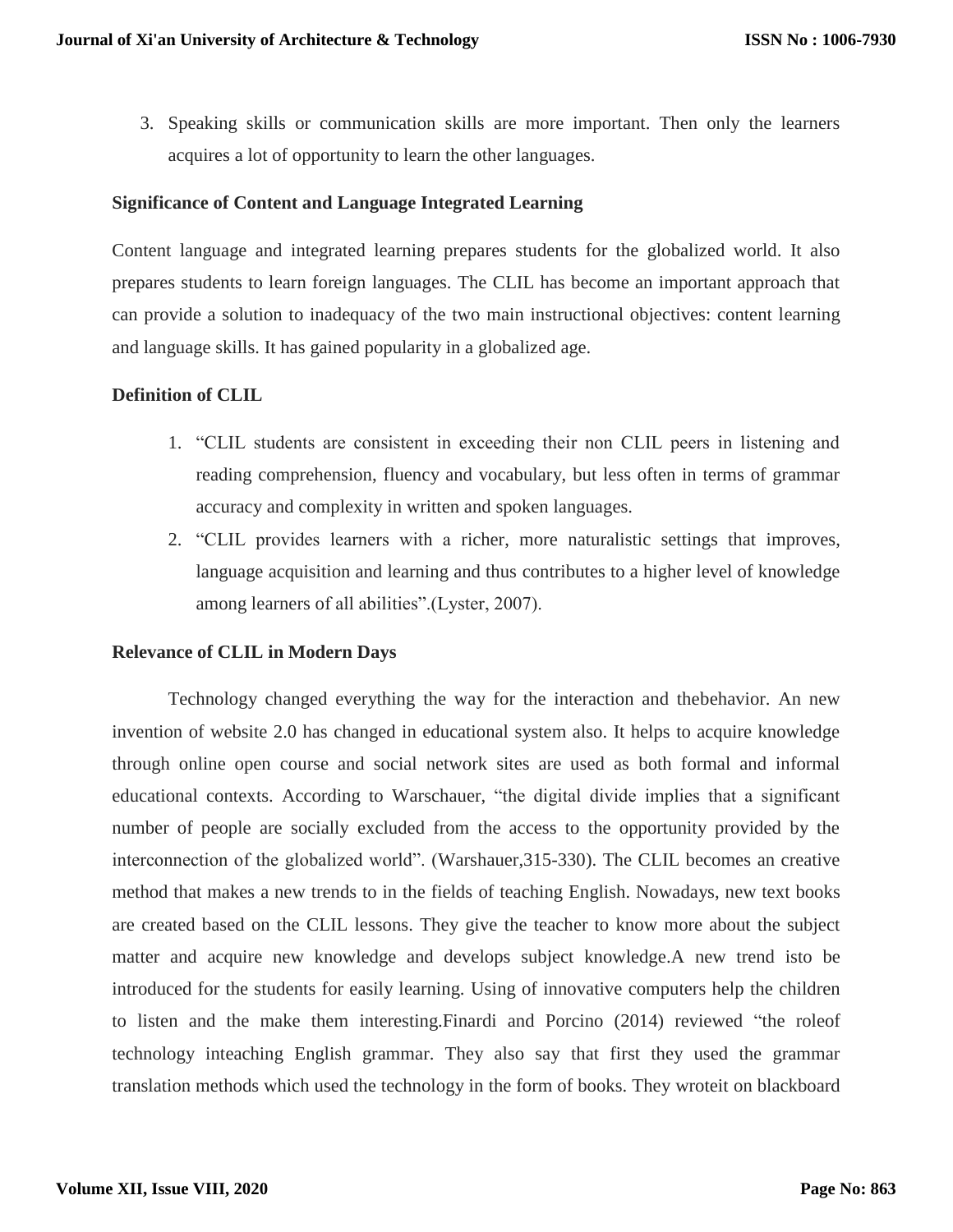and they teach it. The Grammar Translation Method was followed by Direct Methods, these used of technology in the form of flashcards. Both the methodsplay a vital role. Some educational systems are not adjusted with current trends in society due to the challenges associated of technologies teaching methods. So the teacher has to face many challenges.

# **Conclusion**

The education entails the acceptance and adaptation of teaching methods. The CLIL is a new creative methods that gives substancefamiliarity through a language that involves careful planning based on the different contexts. There are many conditions for implementingthe CLIL particularly proficiency in a language, knowledge in subject matter, intercultural communication, teacher training and policies among others. By implementing the CLIL, the teacher succeeded by involving in academic performance, critical thinking, collaboration, and through the interaction of classrooms.

# **Works Cited**

- 1. A. Delbio, DR. M. IIlankumaran, " Theories, Techniques, Methods and Approaches of Second Language Acquisition: A Psychological Perspective", *International Journals of Engineering and Technology*, (IJET) (**Scopus Indexed**), vol.7, no.3, 7July, 2018, pp.192-197.
- 2. A. Delbio, **Dr. M. Ilankumaran**, **"Learner Centred Psychological Principles in Acquiring the Second Language"** The International Journal of Analytical and Experimental Modal Analysis (IJAEMA) UGC CARE listed Journal, vol. XII, no. VII, July, 2020, pp. 227-235, ISSN-0886-9367 (Online)
- 3. A. Delbio, **Dr. M. Ilankumaran**, **"Methods of Second Language Teaching And Learning"** The International Journal of Analytical and Experimental Modal Analysis (IJAEMA) UGC CARE listed Journal, vol. XII, no. VII, July, 2020, pp. 236-243, ISSN-0886-9367 (Online)
- 4. A. Delbio, **Dr. M. Ilankumaran, "Paradigms of Second Language Acquisition: A Neurolinguistic Perspective"** International Journal of Recent Technology and Engineering(IJRTE) **(Scopus Indexed) with IF 5.92**, vol.8 no 1C2, May 2019, pp. 1019- 1024, ISSN: 2277-3878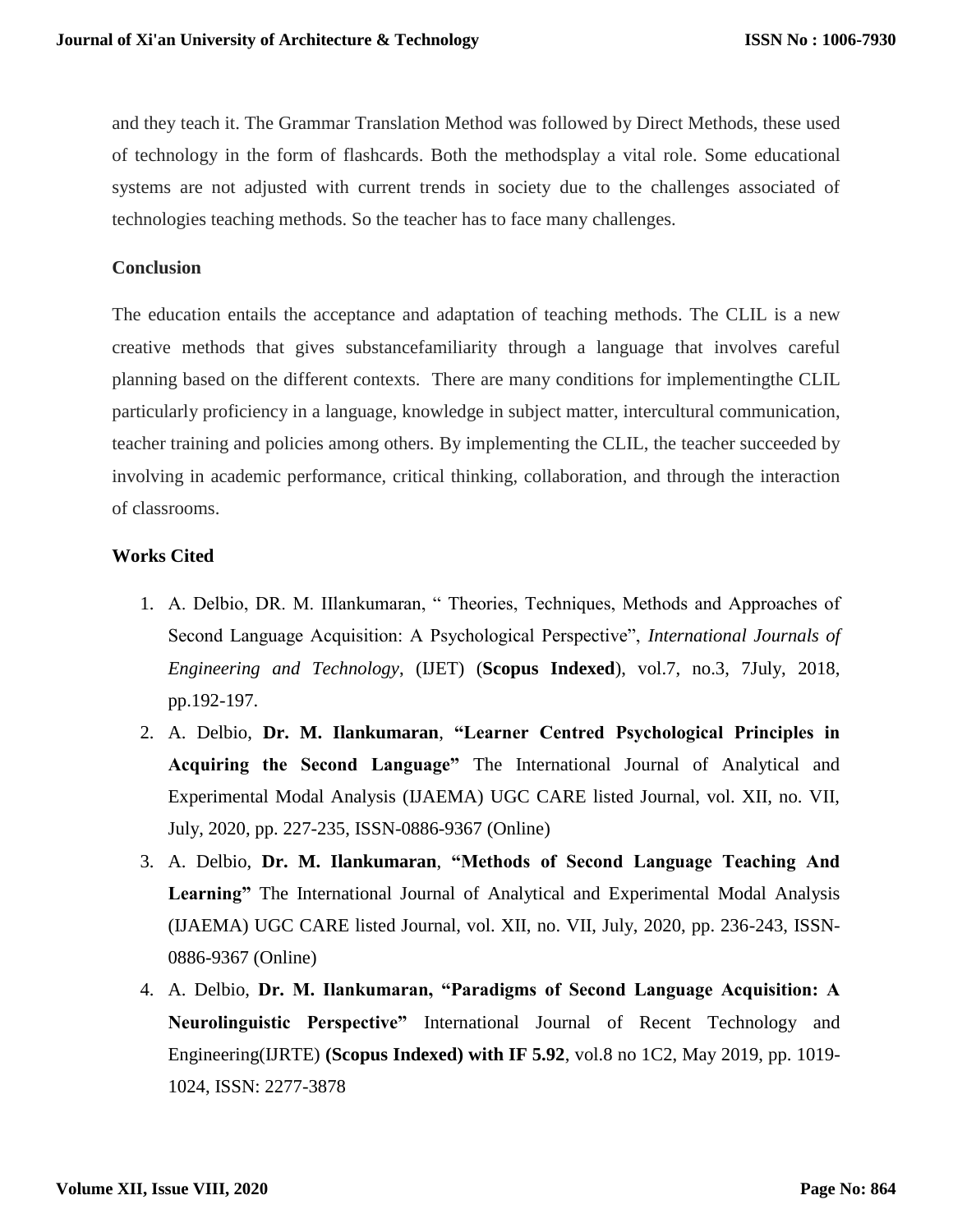- 5. A. Delbio, **Dr. M. Ilankumaran, "Second Language Acquisition Through Neurolinguistic Programing: A Psychoanalytic Approach"** International Journal of Engineering and Technology (IJET) **(Scopus Indexed)**, vol.7 no 4.36, Nov. 2018, pp. 624-629, ISSN: 2227-524X
- 6. A. Delbio, **Dr. M. Ilankumaran,** Dr. R**.** Abilasha**, "Empowering the Learners with Second Language Skills through Psychological Aspects"** International Journal of Recent Technology and Engineering(IJRTE) **(Scopus Indexed) with IF 5.92**, vol.8 no 1C2, May 2019, pp. 1025-1031, ISSN: 2277-3878
- 7. A. Delbio, Dr. R. Abilasha, **Dr. M. Ilankumaran, "Second Language Acquisition and Mother Tongue Influence of English Language Learners – A Psycho Analytic Approach"** International Journal of Engineering and Technology (IJET) **(Scopus Indexed)**, vol.7 no 4.36, Nov. 2018, pp. 497-500, ISSN: 2227-524X
- 8. Dr. R. Abilasha, **Dr. M. Ilankumaran**, **"A Dynamic Change in The System of Education Owing to The Pandemic Episode - A Study on Post Covid-19 Lockdown in Indian Context"** The International Journal of Analytical and Experimental Modal Analysis (IJAEMA) UGC CARE listed Journal, vol. XII, no. VII, July, 2020, pp. 170- 176, ISSN-0886-9367 (Online)
- 9. Dr. R. Abilasha, **Dr. M. Ilankumaran, "Business English: The Quintessence of the Corporate World"** International Journal of Engineering and Technology (IJET) **(Scopus Indexed)**, vol.7 no 4.36, Nov. 2018, pp. 608-612, ISSN: 2227-524X
- 10. Dr. R. Abilasha, **Dr. M. Ilankumaran, "The Role of Media in Enhancing Communicative Competence of the Learners at Tertiary Level – An Analytical Study"** International Journal of Engineering and Technology (IJET) **(Scopus Indexed)**, vol.7 no 4.36, Nov. 2018, pp. 655-659, ISSN: 2227-524X
- 11. Dr. R. Abilasha, Dr. M. Illankumaran, " English Language Teaching: Challenges and Strategies from the Indian Perspective" *International Journals of Engineering and Technology* (IJET) (**Scopus Indexed**) ,vol.7,no.3 6 July, 2018, pp. 202-205.
- 12. Finardi and Porcino. "The Use of English as an International Languages", *Studies of English Language teaching*, vol.2, no. 2 Dec,2010, pp. 401-411.
- 13. G. Alamelu, **Dr. M. Ilankumaran**, **"Optimizing Second Language Learning in Engineering Classrooms by Implementing Activity Based Instruction and Spaced**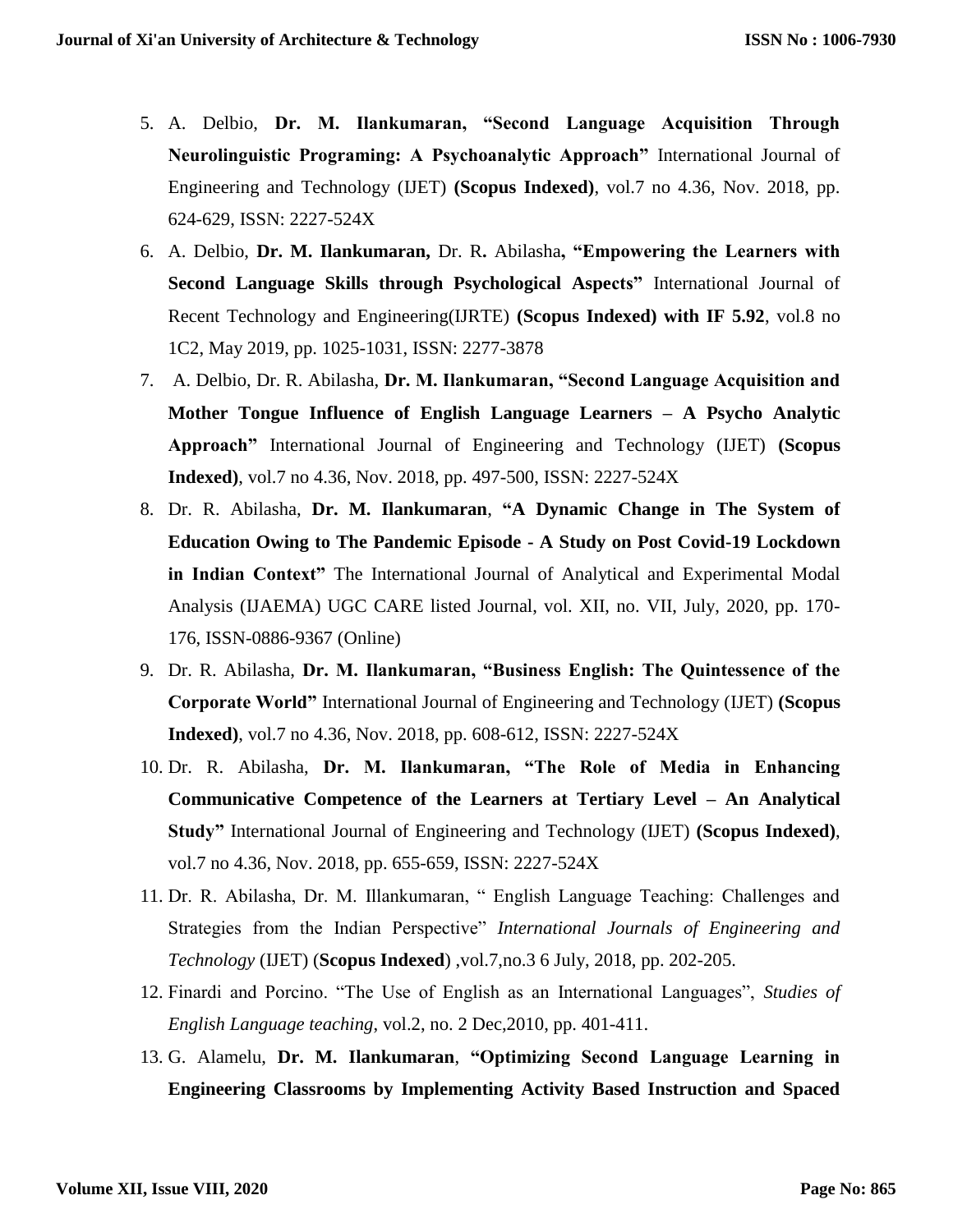**Repetition System"** The International Journal of Analytical and Experimental Modal Analysis (IJAEMA) UGC CARE listed Journal, vol. XII, no. VII, July, 2020, pp. 200- 207, ISSN-0886-9367 (Online)

- 14. G. Alamelu, **Dr. M. Ilankumaran, "The Effects of Reinforced Learning in Language Acquisition and Cognitive Process: A Study"** International Journal of Recent Technology and Engineering(IJRTE) **(Scopus Indexed) with IF 5.92**, vol.8 no 1C2, May 2019, pp. 1014-1018, ISSN: 2277-3878
- 15. G. Alamelu, **Dr. M. Ilankumaran**, **"Written Language Versus Spoken Language: A Comparative Study"** The International Journal of Analytical and Experimental Modal Analysis (IJAEMA) UGC CARE listed Journal, vol. XII, no. VII, July, 2020, pp. 185- 194, ISSN-0886-9367 (Online)
- 16. Gowri, Jeya. K, Dr. M. Illankumaran, "Application of Theories, Techniques, Methods and Approaches to Develop Second Language Skills. A Study Based on Transition from Schooling to College", *International Journals of Engineering and Technology (*IJET) (**Scopus Indexed**) ,vol.7,no.3 7 july, 2018, pp.210-215.
- 17. Hans, Anjali ."Role of Professional Communication in Today's World of Bussiness and Commerce",*journals of research in humanities and social science,* vol.2,no.29 Sep,2014.pp.72-76.
- 18. http: //Learning about clil. Blogspot.com.
- 19. K. JeyaGowri, **Dr. M. Ilankumaran, "The Role of Students in Transition from School to College: Different Challenges in ELT"** International Journal of Engineering and Technology (IJET) **(Scopus Indexed)**, vol.7 no 4.36, Nov. 2018, pp. 630-635, ISSN: 2227-524X
- 20. K. JeyaGowri, **Dr. M. Ilankumaran,** Dr. R**.** Abilasha**, "Teaching Activities Enhance Speaking Skills: A Study based on Transitional Students in Tamil Nadu"**  International Journal of Recent Technology and Engineering(IJRTE) **(Scopus Indexed) with IF 5.92**, vol.8 no 1C2, May 2019, pp. 1032-1038, ISSN: 2277-3878
- 21. K. JeyaGowri, Dr. R. Abilasha, **Dr. M. Ilankumaran, "Enriching Cognizance at the Tertiary Level Students During Transition"** International Journal of Engineering and Technology (IJET) **(Scopus Indexed)**, vol.7 no 4.36, Nov. 2018, pp. 665-668, ISSN: 2227-524X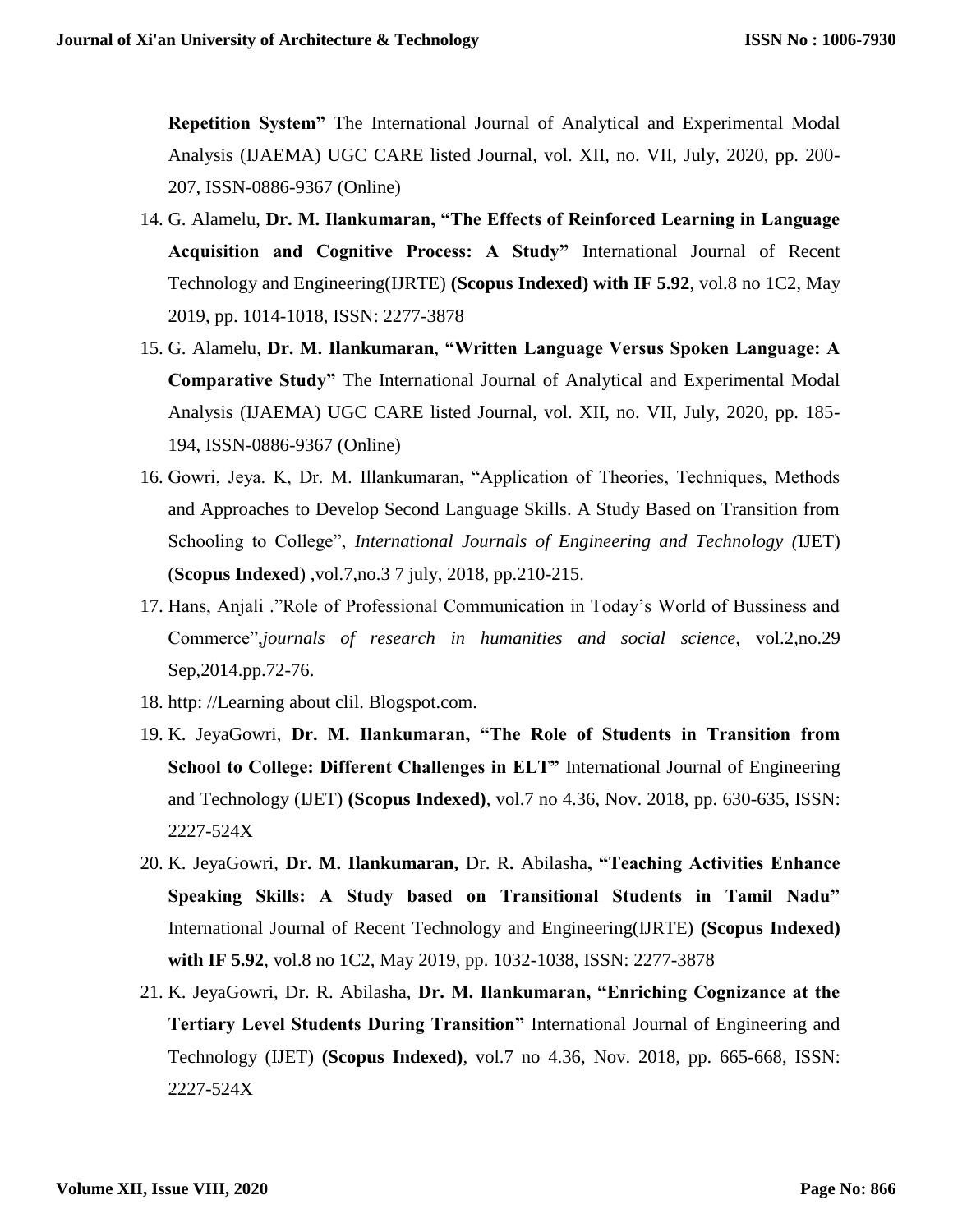- 22. Levelt. "Speaking from Intention to Articulation", MIT Press, 1998.
- 23. Lyster. "Content Language and Integrated Learning", A *Counterbalanced Approach,*  vol.2,no. 2 sep ,2007,pp. 335-334.
- 24. P. Deepa, **Dr. M. Ilankumaran, "Teaching Poetry Enhances Speaking Skills – An Analysis based on Select Poems"** International Journal of Engineering and Technology (IJET) **(Scopus Indexed)**, vol.7 no 4.36, Nov. 2018, pp. 619-623, ISSN: 2227-524X
- 25. Rao. "Techniques of teaching English", Neelkamal Publications, 2012.
- 26. S. SajnaBeevi, R. Abilasha, **Dr. M. Ilankumaran, "Neurolinguistic Factors in English Language Learning: A Cognitive based Study "** International Journal of Recent Technology and Engineering(IJRTE) **(Scopus Indexed) with IF 5.92**, vol.8 no 1C2, May 2019, pp. 1051-1058, ISSN: 2277-3878
- 27. S. Sreena, **Dr. M. Ilankumaran**, **"Action Plans for The Teachers to Achieve The Goal of Speaking Skills of The Learners in an ELT Classroom"** The International Journal of Analytical and Experimental Modal Analysis (IJAEMA) UGC CARE listed Journal, vol. XII, no. VII, July, 2020, pp. 106-112, ISSN-0886-9367 (Online)
- 28. S. Sreena, **Dr. M. Ilankumaran, "Developing Productive Skills through Receptive Skills – A Cognitive Approach"** International Journal of Engineering and Technology (IJET) **(Scopus Indexed),** vol.7 no 4.36, Nov. 2018, pp. 669-673, ISSN: 2227-524X
- 29. S. Sreena, **Dr. M. Ilankumaran, "Developmental Speaking as A Strategy to Enhance Communicative Skills – A Cognitive Based Approach"** International Journal of Engineering and Technology (IJET) **(Scopus Indexed)**, vol.7 no 4.36, Nov. 2018, pp. 613-618, ISSN: 2227-524X
- 30. S. Sreena, **Dr. M. Ilankumaran, "Learning Strategies for Cognitive Development to Enhance the Speaking Skills in Second Language"** International Journal of Recent Technology and Engineering(IJRTE) **(Scopus Indexed) with IF 5.92**, vol.8 no 1C2, May 2019, pp. 1045-1050, ISSN: 2277-3878
- 31. S. Sreena, **Dr. M. Ilankumaran, "The Basic Priniciples of Speaking Techniques: A Study based on the Types of Performance in a Classroom"** International Journal of Recent Technology and Engineering(IJRTE) **(Scopus Indexed) with IF 5.92**, vol.8 no 1C2, May 2019, pp. 1059-1065, ISSN: 2277-3878